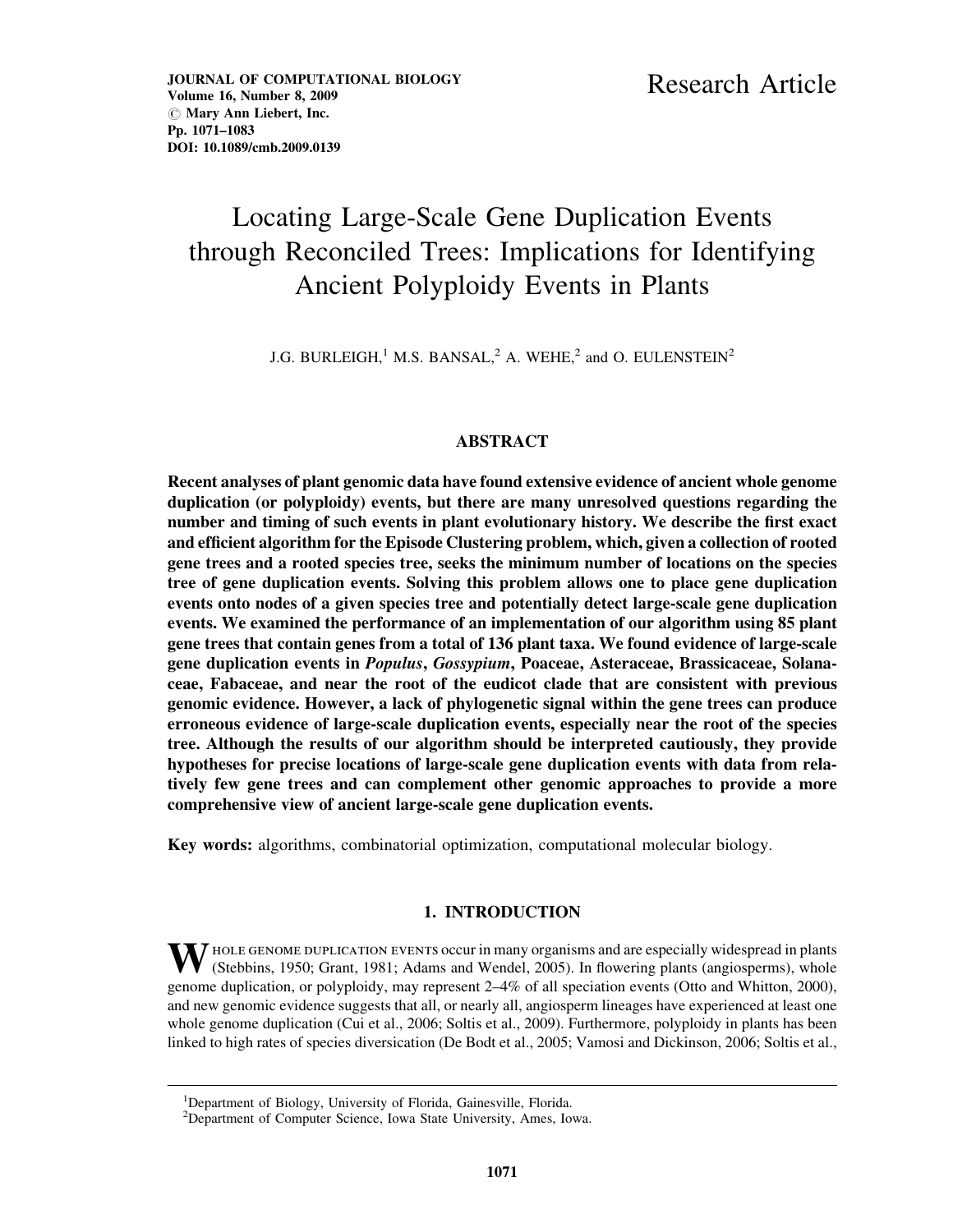2009; Fawcett et al., 2009) and rapid changes in patterns of gene expression (Adams et al., 2003, 2004). To understand the evolutionary implications and effects of polyploidy in plants, it is first necessary to determine when these events occurred. Analyses of genomic data have revealed evidence of cryptic, ancient genome duplications in such lineages as grasses (Vandepoele et al., 2003; Guyot and Keller, 2004; Paterson et al., 2004a; Schlueter et al., 2004; Wang et al., 2005; Yang et al., 2005; Yu et al., 2005), Arabidopsis or other Brassicaceae (Vision et al., 2000; Simillion et al., 2002; Blanc et al., 2003; Bowers et al., 2003; Schranz and Mitchell-Olds, 2006), legumes (Shoemaker et al., 1996; Schlueter et al., 2004; Cannon et al., 2006), Populus (Sterck et al., 2005), Gossyplum (Blanc and Wolfe, 2004; Rong et al., 2004), Physcomitrella (Rensing et al., 2007), Vitis ( Jaillon et al., 2007; Velasco et al., 2007), and the Compositae (Barker et al., 2008). Still, there is no clear consensus on the number of ancient genome duplications or precisely when they happened. In this study, we describe a novel algorithmic approach for mapping large-scale gene duplications, such as whole genome duplications, on a species tree, and we demonstrate its ability to identify ancient whole genome duplications in plant evolutionary history.

The presence of large, duplicated chromosomal segments within a genome provided the first evidence of ancient polyploidy in Arabidopsis (Vision et al., 2000; Simillion et al., 2002; Blanc et al., 2003; Bowers et al., 2003), rice (Vandepoele et al., 2003; Guyot and Keller, 2004; Paterson et al., 2004a; Wang et al., 2005; Yu et al., 2005), and Vitis ( Jaillon et al., 2007; Velasco et al., 2007). We can estimate the timing of these large-scale chromosomal duplications based on the sequence divergence of paralogous genes on duplicated blocks. However, rapid gene loss and gene rearrangements after polyploidy can make it extremely difficult, if not impossible, to detect ancient duplicated chromosomal segments (Lynch and Conery, 2000; Eckhardt, 2001; Wolfe, 2001; Simillion et al., 2002). Without evidence of duplicated blocks of genes, it is still possible to detect ancient polyploidy based on the age distributions of pairs of duplicated (paralogous) genes (Lynch and Conery, 2000; Vision et al., 2000; Vandepoele et al., 2003; Blanc and Wolfe, 2004; Schlueter et al., 2004; Sterck et al., 2005; Cui et al., 2006; Rensing et al., 2007). If gene duplication and loss occurs at a constant rate through time, there should be an exponential decrease in the number of pairs of duplicated genes as they get older, or get more diverged. A whole genome duplication should result in overrepresentation of duplicated gene pairs at the age corresponding to the whole genome duplication. Again, the timing of the inferred duplications can be estimated from the sequence divergence of paralogs based on amino acid or, more commonly, silent (synonymous) substitution rates. Still, it can be difficult to accurately interpret the age distribution graphs, and such analyses can fail to detect known genome duplication events (Blanc and Wolfe, 2004; Paterson et al., 2004b).

Examining genomic data from multiple taxa in a phylogenetic context potentially can improve estimates of the timing of large-scale duplication events. For example, in a simple three-taxon case, a phylogenetic tree is constructed with a pair of paralogous genes from one taxon, the best homolog from a second taxon, and a homolog from an outgroup taxon (Bowers et al., 2003; Langkjaer et al., 2003; Vandepoele et al., 2003; Chapman et al., 2004). If the paralogous genes are sister in the resulting phylogeny, they diverged after the most recent common ancestor of the first and second taxa; if a paralog from the first taxa is sister to the sequence from the second taxa, the paralogs diverged prior to the most recent common ancestor of the first and second taxa. This approach has determined the position of large-scale duplications in Arabidopsis relative to its divergence with pines, rice, and other eudicots (Bowers et al., 2003) and rice relative to its divergence with pines, Arabidopsis, and other monocots (Vandepoele et al., 2003; Chapman et al., 2004).

Guigó et al. (1996) first addressed a more comprehensive phylogenetic approach for detecting large-scale duplication events based on mapping duplications from a collection of rooted, binary gene trees onto a rooted, binary species tree. Page and Cotton (2002) refined this problem to examine gene duplication events in vertebrates. We refer to the refined problem as the Episode Clustering problem. An alternative version of this problem was introduced by Fellows et al. (1998), which they proved to be intrinsically difficult. Hence, we direct the focus of this work to the Episode Clustering problem. This problem determines duplication events using the Gene Duplication Model from Goodman et al. (1979). Each duplication can be placed on any species on a path between the two (not necessarily distinct) most recent species that could have contained the duplication and its parent, respectively. In case the parent does not exist, the path runs between the most recent species for the duplication and the root of the species tree.

For example, in Figure 1, the duplications in gene tree  $G$  are represented by the three bold nodes. Associated with each bold node is its path represented by an interval. For example, the interval [5, 3]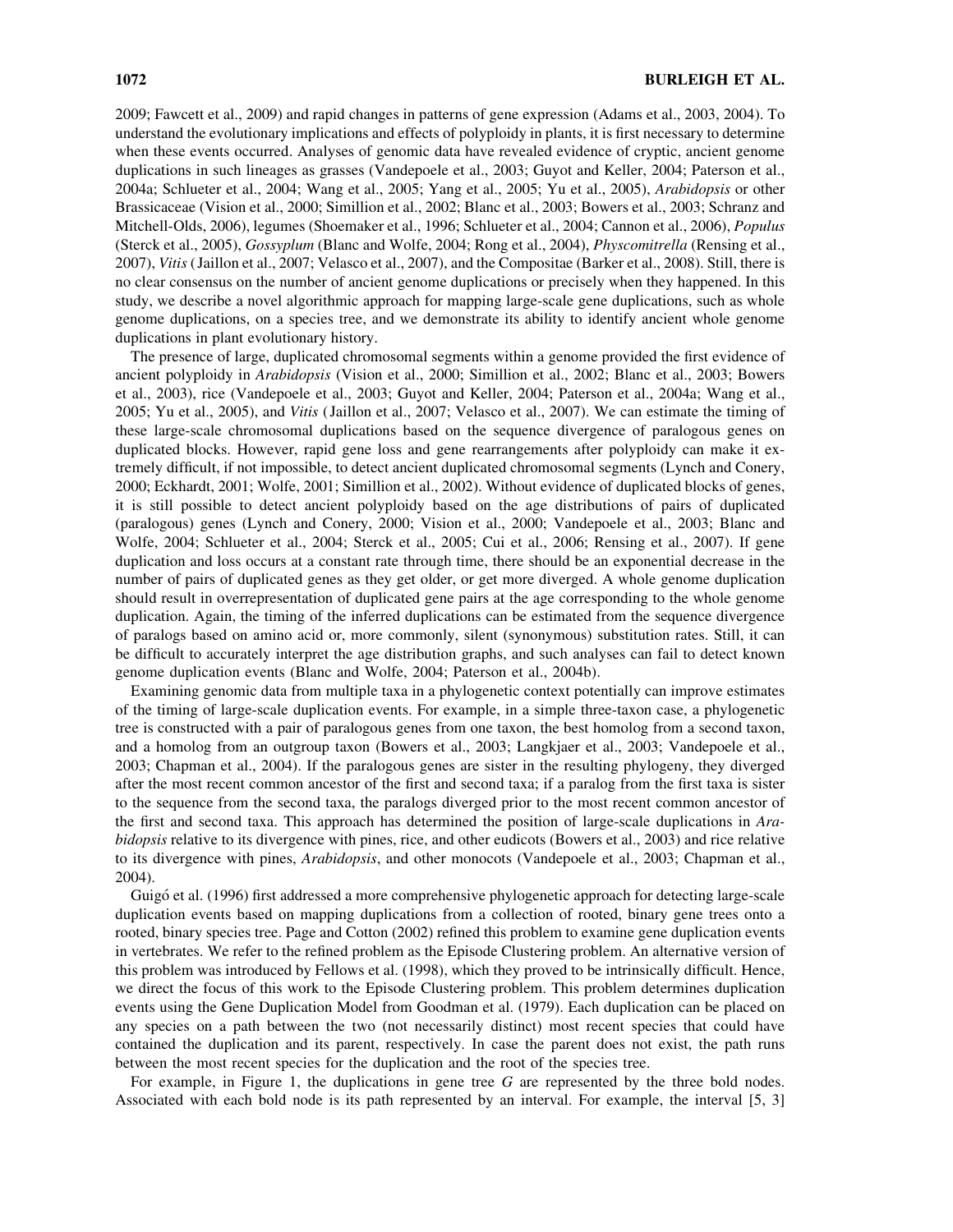

FIG. 1. G is a gene tree and S is a comparable species tree. The bold nodes in G are duplications and their intervals represent their allowed locations in the species tree S.

represents the path 5, 4, 3 in the species trees S. Let g denote the node corresponding to the interval [5, 3]. Species 5 is the most recent species that could have contained  $g$ , and the parent of species 3 (i.e., 2) is the most recent species that could have contained the parent of  $g$ . The *Episode Clustering (EC)* problem is, given a collection of gene trees and a species tree, find a minimum number of locations in the species tree where all duplications in the gene trees can be placed. For example, all three duplications in Figure 1 can be placed on species nodes 2 and 3. Page and Cotton (2002) observed that the EC problem can be efficiently reduced to the set-cover problem (Garey and Johnson, 1979). They approached the EC problem using a heuristic for the intrinsically difficult set-cover problem. In this article, we present an efficient and exact solution for the EC problem. Our solution is based on the observation that the set-cover formulation of Page and Cotton (2002) only produces instances in which the sets correspond to paths on a tree. We show how this restricted version of the set-cover problem can be solved efficiently using established graph theoretical results.

## 2. METHODS

#### 2.1. Basic definitions, notation, and preliminaries

In this section, we first introduce basic definitions and notation that we will be dealing with and then define preliminaries required for this work.

2.1.1. Basic definitions and notation. A tree T is a connected graph with no cycles, consisting of a node set  $V(T)$  and an edge set  $E(T)$ . T is *rooted* if it has exactly one distinguished node called the *root*, which we denote by Ro(T). Let T be a rooted tree. We define  $\leq_T$  to be the partial order on  $V(T)$  where  $x \leq_T$ y if y is a node on the path between Ro(T) and x. We denote by  $x \sim_T y$  that x, y are related by  $\leq_T$ , and by  $\lt_T$  the strict counterpart of the relation  $\leq_T$ . The set of minima under  $\leq_T$  is denoted by Le(T) and its elements are called *leaves*. If  $x \leq_T y$  and  $\{x, y\} \in E(T)$ , then we call y the *parent* of x denoted by Pa(x) and we call x a child of y. The set of all children of y is denoted by  $Ch_T(y)$ . The least common ancestor (lca) of a non-empty subset  $L\subseteq V(T)$  denoted as lca(L), is the unique smallest upper bound of L under  $\leq_T$ . A subtree of T rooted at node  $y \in V(T)$ , denoted by  $T_y$ , is the tree induced by  $\{x \in V(T): x \leq_T y\}$ . T is called (fully) binary if every node has either zero or two children.

The *interval* for  $a \leq_T b$  is defined as  $[a, b] := \{x \in V(T) \mid a \leq_T x \leq_T b\}$ . Let T be a collection of intervals in  $\leq_T$ . The *node cover* of a node  $v \in V(T)$  is defined as *cover*(v) := { $I \in \mathcal{I} \mid v \in I$ } and the *node* cover of a node set  $V \subseteq V(T)$  is defined as  $cover(V) := \bigcup_{v \in V} cover(v)$ . A set  $V \subseteq V(T)$  is called a cover of I, if cover(V) = I. If V is a cover of minimum cardinality, we call V a minimum cover of I.

The intersection graph of a collection of intervals *I*, denoted int(*I*), is the graph (*I*, *E*) where  $\{I, I'\} \in E$ precisely if  $I \cap I' \neq \emptyset$ . Let  $G := (V, E)$  be a graph, then  $V(G) := V$  and  $E(G) := E$ . A clique in G is a set  $C \subseteq$ V which induces a completely connected subgraph in G. A *clique cover* of a G is a set of cliques  $C$  in G such that  $\bigcup_{C \in \mathcal{C}} C = V$ . A *minimum clique cover* is a clique cover of minimum size.

Problem 1. Tree Interval Cover (TIC) Instance: A collection of intervals  $\mathcal I$  in the order  $\leq_T$ . Find: A minimum cover of  $I$ .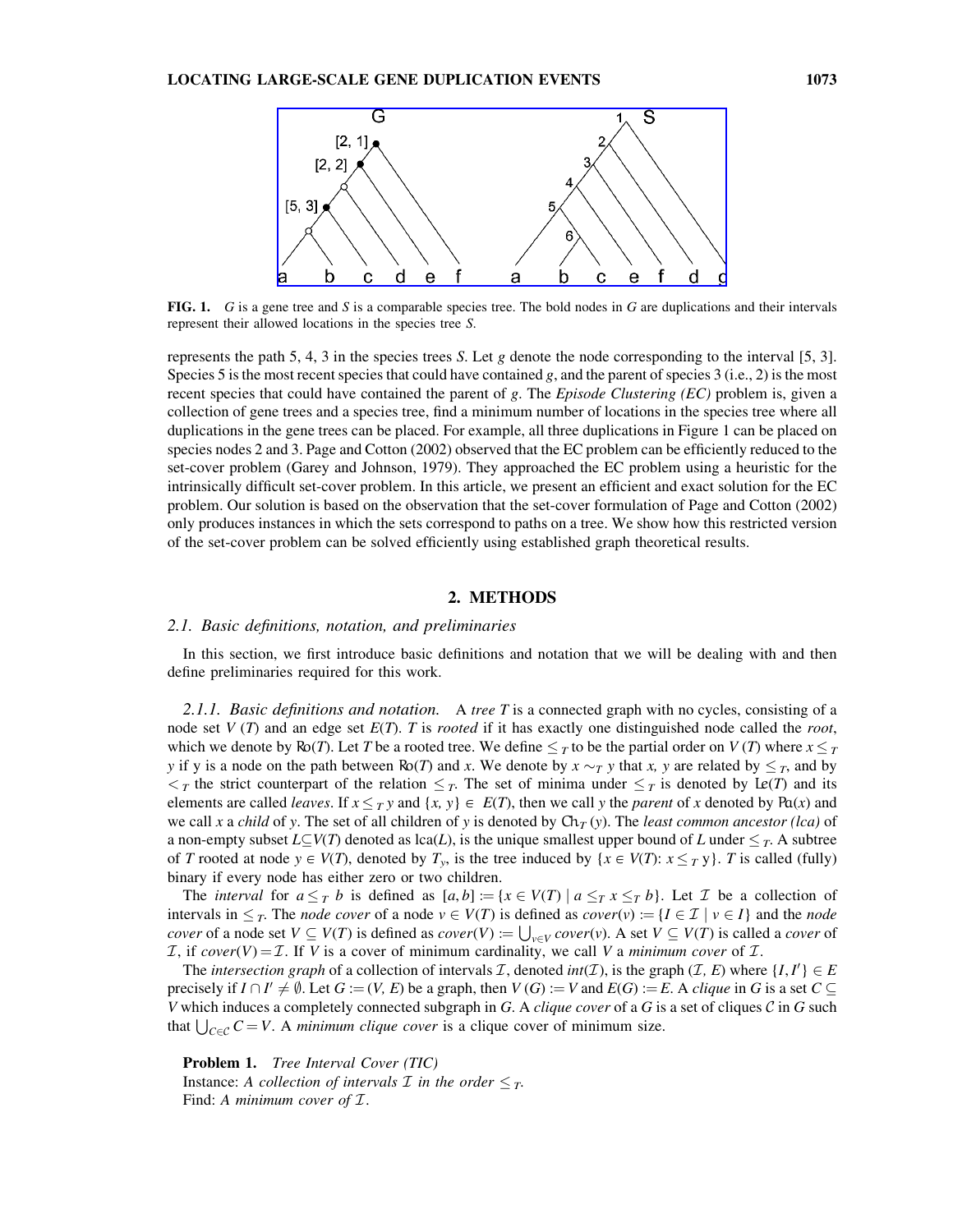The Episode Clustering problem is a special case of the TIC problem.

2.1.2. The episode-clustering  $(EC)$  problem. The EC problem is to place duplications onto a minimum number of nodes in a species tree, where each duplication is associated with an interval in the species tree describing the locations where that duplication can be placed. The definition of duplication and its associated interval are based on the Gene Duplication (GD) model (Page and Holmes, 1998) introduced by Goodman et al. (1979). Here we only provide definitions necessary to state the EC problem.

The GD model is based on a gene and species tree from which gene duplications and their associated intervals can be derived. A *species tree* is a tree that depicts the evolutionary relationships of a set of species. Given a gene family for a set of species, a *gene tree* is a tree that depicts the evolutionary relationships among the sequences encoding only that gene family in the given species. Thus, the nodes in a gene tree represent genes. To compare a gene tree G with a species tree S a mapping from each gene  $g \in$  $V(G)$  to the most recent species in S that could have contained g is required.

**Definition 2.1 (Mapping).** A leaf-mapping  $\mathcal{L}_{G,S}:\mathbf{Le}(G) \to \mathbf{Le}(S)$  specifies, for each gene g the species from which it was sampled. The extension  $\mathcal{M}_{G, S}: V(G) \to V(S)$  of  $\mathcal{L}_{G, S}$  is the mapping defined by  $\mathcal{M}_{G, S}(g) := \text{lca}(\mathcal{L}_{G, S}(\text{Le}(G_{g}))).$ 

Note, that mathematically speaking a leaf-mapping always exists. However, in the current context, we are only concerned with biologically relevant leaf-mappings.

**Definition 2.2 (Comparability).** The trees G and S are comparable if there exists a leaf-mapping  $\mathcal{L}_{G, S}$ . A set of gene trees  $\mathcal G$  and  $S$  are comparable if each gene tree in  $\mathcal G$  is comparable with  $S$ .

Throughout the remainder of this article,  $G$  denotes a collection of input gene trees,  $S$  a comparable species tree, and G denotes an arbitrary gene tree in  $\mathcal{G}$ .

**Definition 2.3 (Duplication).** A node  $v \in V(G)$  is a (gene) duplication if  $\mathcal{M}_{G,S}(v) = \mathcal{M}_{G,S}(u)$  for some  $u \in Ch(v)$ , and we define  $Dup(G, S) := \{g \in V(G) \mid g \text{ is a duplication}\}.$ 

**Definition 2.4.** For every  $g \in V(G)$ , we define the interval

$$
I(g) := \begin{cases} [\mathcal{M}(g), \text{Ro}(S)], & \text{if } g = \text{Ro}(G), \\ [\mathcal{M}(g), \mathcal{M}(g)], & \text{if } \mathcal{M}(g) = \mathcal{M}(\text{Pa}(g)), \\ [\mathcal{M}(g), \mathcal{M}(\text{Pa}(g))] - \{\mathcal{M}(\text{Pa}(g))\}, & \text{otherwise.} \end{cases}
$$
(1)

Problem 2. Episode Clustering (EC)

Instance: A collection of gene trees G and a comparable species tree S.

Find: A solution to the TIC instance  $\bigcup_{g \in \text{Dup}(\mathcal{G},S)} \{I(g)\}\$  in the order  $\leq$  s.

The TIC instance  $\bigcup_{g \in \text{Dup}(\mathcal{G}, S)} \{I(g)\}$  can be computed in linear time (Zhang, 1997) using efficient lca computation (Bender and Farach-Colton, 2000). To solve the EC problem, we give an efficient solution for the TIC problem in the following section.

## 2.2. Solving the TIC problem

Let *T* be a collection of intervals in the order  $\leq_T$ .

**Lemma 2.1.** Let C be a clique in the intersection graph int(*I*). Then,  $\bigcap_{I \in C} I$  is an interval in the order **EXAMPLE 211.** Let  $\epsilon$  be a stripar in the intersection graph  $\epsilon n(x)$ ,  $\epsilon n(x)$ ,  $\epsilon n(x)$ ,  $\epsilon n(x)$ ,  $\epsilon n(x)$ ,  $\epsilon n(x)$ ,  $\epsilon n(x)$ ,  $\epsilon n(x)$ ,  $\epsilon n(x)$ ,  $\epsilon n(x)$ ,  $\epsilon n(x)$ ,  $\epsilon n(x)$ ,  $\epsilon n(x)$ ,  $\epsilon n(x)$ ,  $\epsilon n(x)$ ,  $\epsilon n(x)$ ,  $\epsilon n(x)$ ,  $\epsilon n(x$ 

**Proof.** The proof is by induction on |C|. Clearly, the result holds for  $|C| \leq 1$ . Now, assume that  $|C| \geq 2$ and that the result holds for all cliques with fewer nodes. Let  $V = [v, v']$  be an interval in C. Then, for  $C' = C - \{V\}$  it holds by the inductive assumption that  $\bigcap_{I \in C'} I$  is an interval, say  $U = [u, u']$  where  $u =$  $lca(\bigcup_{[x, y]\in C'} x)$  and  $u' = min(\bigcup$  $[x, y] \in C^{r}$  y).

We first show that  $u' \sim_T v'$ . Any interval  $W \in C'$  intersects with V since V,  $W \in C$ , and thus there exists  $x \in V \cap W$  where  $x \le v'$ . The interval W also contains the interval U and especially the element u', since  $U = \bigcap_{l \in C'} I$ . Since  $x, u' \in W$  it follows  $x \sim T u'$ . Thus either  $x \leq T u'$  or  $x > T u'$ . In the first case, x is a lower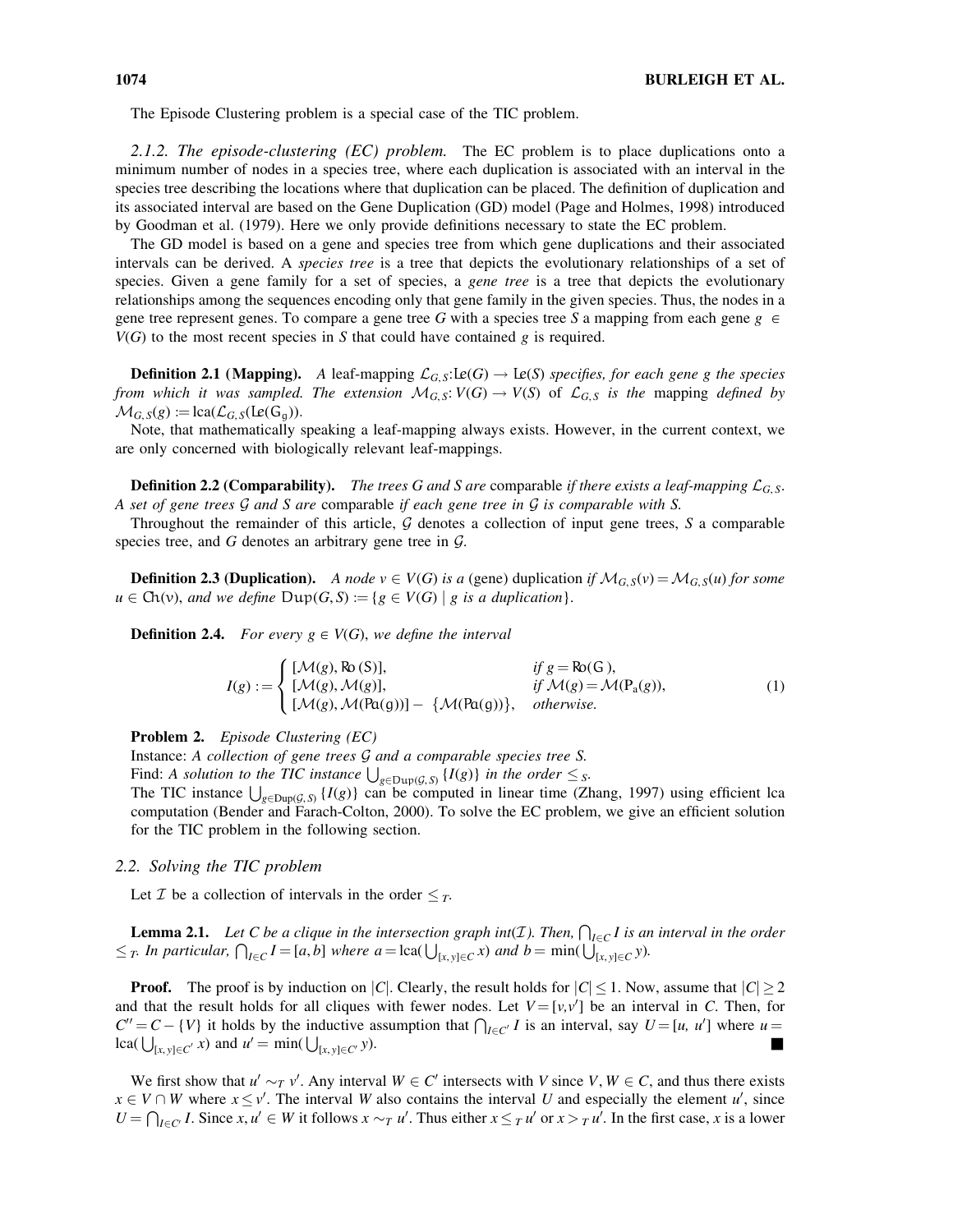bound on u' and a lower bound on v', since  $x \leq_T v'$ . Thus  $v' \sim_T u'$ . In the latter case, it follows  $v' \leq_T u'$  from  $x > T u'$  and  $v' > T x$ .

Now, consider the following two cases:

**Case V**  $\cap$  **U**  $\neq$   $\emptyset$ . We show that  $\bigcap_{I \in C} I$  is an interval in  $\leq_T$ . From  $V \cap U \neq \emptyset$  and  $u' \sim_T v'$  follows that  $V \cap U = [\text{lca}(u, v), \min(u', v')].$  With our hypothesis  $u = \text{lca}(\bigcup_{[x, y] \in C'} x)$  and  $u' = \min(\bigcup_{[x, y] \in C'} y)$ , the desired statement follows.

**Case V**  $\cap$  **U** =  $\emptyset$ . We show that this case is not possible. Consider the two possible cases for  $u' \sim_T v'$ : **Case**  $u' \leq_T v'$  Thus  $[u', v']$  is an interval, and  $[u', v'] \cap V$  is an interval with the minimum element  $v'' := \text{lca}(u', v)$ . With  $U \cap V = \emptyset$  follows that  $u' < v''$  and further that  $v'' \notin U$ . We show that  $v''$  is an element in every  $W \in C'$  and thus  $v'' \in U$ , a contradiction. Consider any  $W \in C'$ , then  $u' \in W$ , and there exists  $x \in W \cap V$ , since  $W, V \in C$ . With  $u' < v_T''$  we follow that  $w \le u' < T v'' \le T x \le T w'$  and further  $v'' \in W$  as desired.

**Case**  $v' <_\tau u'$  Thus  $[v', u']$  is an interval. We show that v' is an element in every  $W \in C'$  and thus  $v' \in U$ , a contradiction to  $V \cap U = \emptyset$ . Consider any  $W \in C'$  we have  $u' \in W$ , and there exists  $x \in V \cap W$  where  $x \leq T$ v'. Therefore we have  $w \leq_T x \leq_T v' \leq u'' \leq_T u' \leq_T w'$  from which follows that  $v' \in W$  as desired.

**Lemma 2.2.** Let *T* be a collection of intervals over  $\leq_T$  and  $V \subseteq V(T)$  covers *T*. Then,  $C :=$  $\bigcup_{v\in V}$  {cover(v)} forms a clique cover of the intersection graph int(*I*).

**Proof.** We first show that cover(v) forms a clique in the intersection graph  $int(\mathcal{I})$  for any  $v \in V$ . Let U, V be distinct intervals in  $cover(v)$ , then  $v \in (U \cap V)$ . Thus  $\{U, V\} \in E(int(\mathcal{I}))$  and it follows that  $int(\mathcal{I})$  is a clique.

From the proven statement above follows that C is a collection of cliques in  $int(\mathcal{I})$ . To show that C covers int(I) consider an interval  $I \in V(int(\mathcal{I}))$ . Since V covers I, there exists an element  $v \in V$  such that  $I \in cover(v)$ . We have shown that *cover* (v) is a clique in C. Hence, C covers *int*(*I*).

**Theorem 2.1.** Let *T* be a collection of intervals over  $\leq_T$ , and *C* be a minimum clique cover of the intersection graph int(I). Define the function  $F:C \to V(T)$  that maps  $f(C)$  to some element in  $\bigcap_{l \in C} I$ . Note, f is well defined by Lemma 2.1. Then, the node set  $f(C)$  is a minimum interval cover of  $\mathcal I$ .

*Theorem 2.1.* We first show that  $f(C)$  is an interval cover of  $\mathcal I$ , and then we show the minimality of the interval cover  $f(\mathcal{C})$ .

- $f(C)$  is an interval cover for  $\mathcal I:$  Let  $I \in \mathcal I$ . Since C is a clique cover of  $int(\mathcal I)$ , there exists a clique  $C \in \mathcal C$ where  $I \in \mathcal{C}$ . Thus  $f(\mathcal{C})$  is an element in I and therefore covers I. Hence, every interval  $I \in \mathcal{I}$  is covered by  $f(C)$ .
- $f(\mathcal{C})$  is a minimum interval cover for  $\mathcal{I}$ : We first prove that  $|f(\mathcal{C})| = |\mathcal{C}|$  by showing that f is injective. Suppose that there exist distinct cliques  $C, C' \in \mathcal{C}$  such that  $f(C) = f(C')$ . Then,  $f(C) \in I$  for every interval  $I \in (C \cup C')$ . Therefore,  $C \cup C'$  forms a clique in *int*  $(I)$ , and  $C' = C - \{C, C'\} \cup \{C \cup C'\}$  is a clique cover of  $int(\mathcal{I})$  where  $|\mathcal{C}'| < |\mathcal{C}|$ . Hence,  $\mathcal C$  is not a minimum clique cover of  $int(\mathcal{I})$ , a contradiction.

Now, suppose for the purpose of a contradiction that there exists an interval cover  $V \subseteq V(T)$  such that  $|V| < |f(C)|$ . By Lemma 2.2,  $C' := \bigcup_{v \in V} \{cover(v)\}$  is a clique cover and  $|C'| \le |V| < |f(C)| = |C|$ . Hence,  $C$  is not a minimum clique cover, a contradiction.

The following two results are well known (Monma and Wei, 1985; Golumbic, 2004).

**Lemma 2.3.** If G is the intersection graph of a family of paths on a tree, then G is triangulated. Every interval in  $\leq_T$  is equivalent to a path on T. Thus, the intersection graph  $int(\mathcal{I})$  is triangulated.

**Lemma 2.4.** Given a triangulated graph G with n nodes and m edges, a minimum clique cover for G can be computed in  $O(n+m)$  time.

**Theorem 2.2.** Given a collection of intervals  $\mathcal{I}$  in  $\leq_{\mathcal{I}}$  that are presented through paths on the tree T. Then, the TIC problem can be solved in  $O(n^2 + nm + l)$  where  $n = |V(int(\mathcal{I}))|$ ,  $m = |E(int(\mathcal{I}))|$  and  $l = | \text{Le}(T) |.$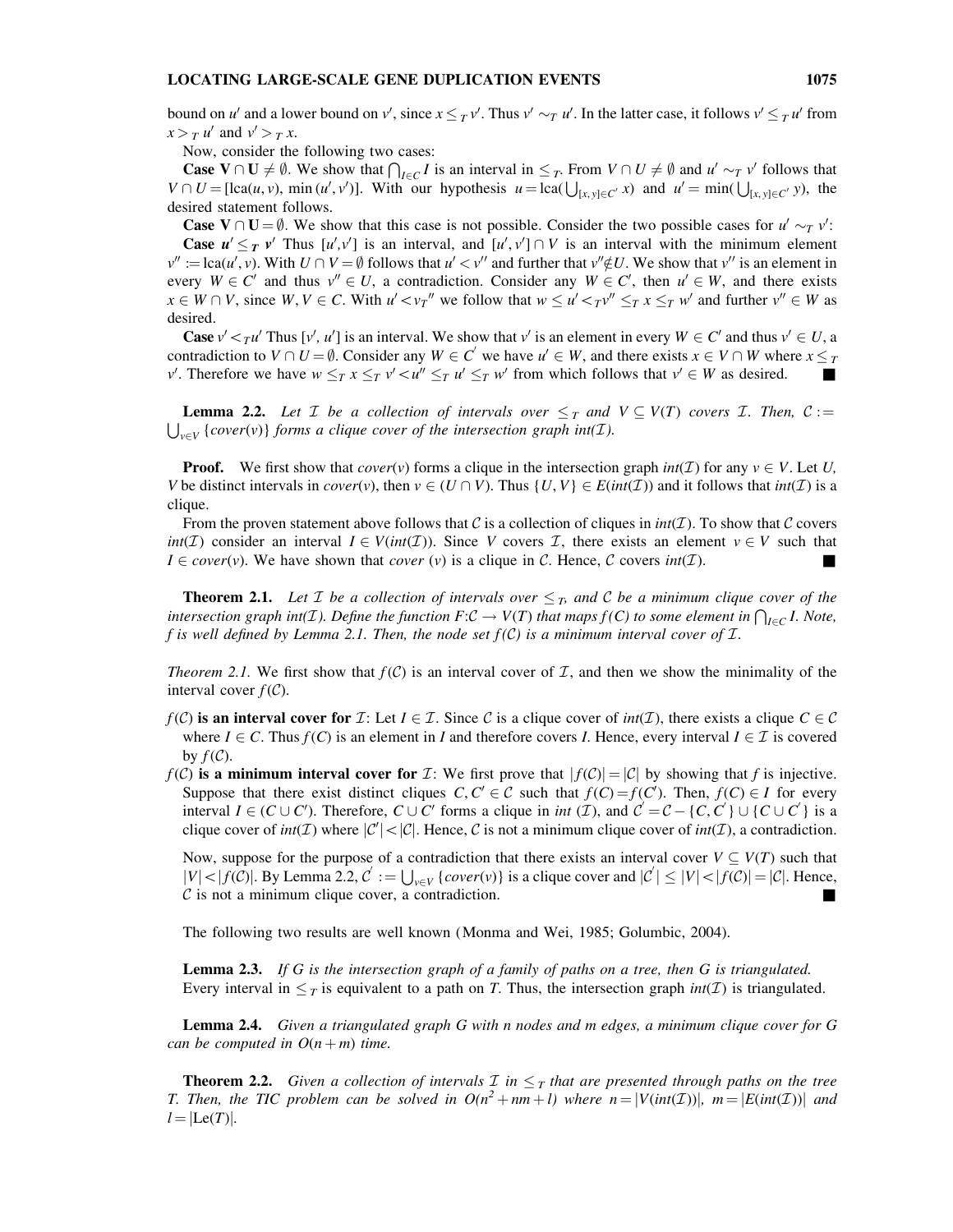**Proof.** Theorem 2.1 states that the TIC problem for an instance  $\mathcal{I}$  can be solved by finding a minimum clique cover C in the intersection graph  $int(\mathcal{I})$  and then constructing an interval cover by selecting for every clique C  $\in \mathcal{C}$  a node  $v \in [a, b]$  where  $a = \text{lca}(\bigcup_{[x, y] \in C} x)$  and  $b = \min_{[x, y] \in C} y$ .

The intersection graph  $int(\mathcal{I})$  can be constructed naively through a tree traversal of T in time  $O(n^2 + l)$ . A minimum clique cover C of  $int(\mathcal{I})$  can be found in  $O(n+m)$  by Lemma 2.4. Also, the node a for the lca computation) or b can be computed in  $O(n)$  time (e.g., Bender and Farach-Colton, 2000) for each clique in C. This results in  $O(nm)$  time to construct an interval cover from C. In summary the TIC problem can be solved in time  $O(n^2 + nm + l)$ .

**Corollary 2.1.** Let  $G$  be a collection of gene trees and  $S$  a comparable species tree, where  $k = \sum_{G \in \mathcal{G}} | \text{Le}(G) |$  and  $l = | \text{Le}(S) |$ . Then, the EC problem for the instance G and S can be solved in  $O(k^2 + km + l)$  time, where m is the number of intersecting intervals that are associated with the duplications in the collection of gene trees G.

**Proof.** The EC problem for the instance  $(G, S)$  is the TIC problem for the instance  $\mathcal{I} = \bigcup_{g \in \text{Dup}(G, S)} I(g)$ . Therefore, the overall time to solve the EC problem is the time to compute the instance  $\mathcal I$  in addition to the running time to solve the TIC problem for the instance  $\mathcal{I}$ .

After  $O(l)$  preprocessing time, the mapping M for all gene trees in G can be computed in  $O(k)$  time (Zhang, 1997). Traversing all trees  $G \in \mathcal{G}$  the gene duplications and their intervals can computed in  $O(k)$ time. Hence, the desired TIC problem instance can be computed in  $O(k+l)$  time. The TIC problem for the  $O(k)$  intervals over  $\leq_S$  can be solved in time  $O(k^2 + km + l)$  by Theorem 2.1. In summary the EC problem can be solved in time  $O(k^2 + km + l)$ .

## 2.3. Plant study

2.3.1. Data set. We evaluated the performance and utility of our algorithm using a set of plant gene family trees made from alignments obtained from the Phytome, an online comparative genomics database (Hartmann et al., 2006). For our analysis, we selected the masked amino acid alignments from all gene families that contain sequences from at least 100 of the 136 total taxa represented in Phytome. The gene trees were inferred from maximum likelihood (ML) phylogenetic analyses on the 13 gene family alignments using RAxML-VI-HPC version 2.2.3 (Stamatakis et al., 2005). The ML gene trees were first rooted using mid-point rooting as implemented in PHYLIP Retree (Felsenstein, 2005). We then searched for alternate rootings that implied fewer gene duplications needed to reconcile the gene trees with the species tree. If such a rooting existed, we re-rooted the gene trees to minimize the overall number of duplications. Finally, since it is difficult to distinguish allelic variants of a single gene from paralogs, if a gene tree had any clades that contain only sequences from a single taxon, we pruned the single-taxon clade by removing all but a single leaf. We used a species tree based on the APG II classification (APG II, 2000; Soltis et al., 2000).

2.3.2. Inferring gene duplications events. We used our algorithm to infer the minimum number of duplication locations for the set of ML gene trees on the species tree. Our implementation of the algorithm provides a solution for the minimum number of duplication locations and also includes the total number of duplications at each node, the number of duplication episodes at each node, and the number of genes with duplications at each node. Also, in order to examine how the phylogenetic signal in the gene trees effects the performance of our algorithm, we created 1000 gene tree data sets by randomly permuting the leaf labels from each of the gene trees in our original data set. This experiment will provide an expectation of the results of our analysis if there was no phylogenetic signal in the gene trees, or if the gene tree topologies were essentially random.

## 3. RESULTS

#### 3.1. Data set

We identified 85 gene families in Phytome that each contained sequences from at least 100 of the 136 total taxa. The gene trees contained a minimum of 160 and a maximum of 933 leaves (average  $=$  347; median  $=$  290). On average, each taxon is represented in 68.3 of the gene trees (median  $=$  78).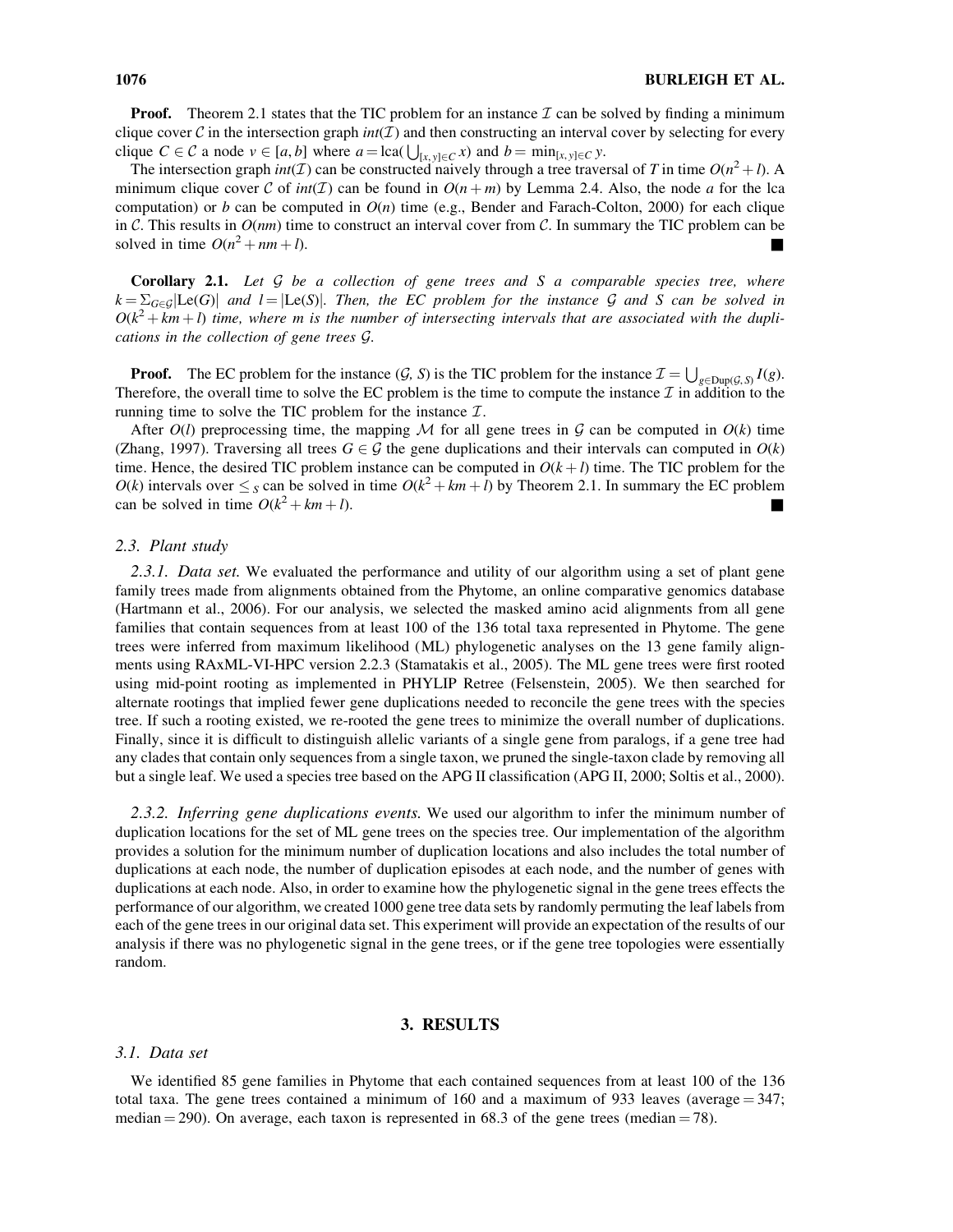#### 3.2. Plant duplication analysis

Our algorithm identified gene duplication events on a minimum of 119 internal nodes in the species tree. Some nodes have evidence of many duplications while others have evidence of very few duplications (Figs. 2 and 3). For example, while 51 nodes have evidence of  $\leq$ 10 duplications, four nodes have evidence of  $\geq$ 1000 duplications (Fig. 2). Also, there is evidence of duplications involving five or fewer of the gene trees in 40 nodes, but there is evidence of duplications involving 75 or more gene trees on five nodes. Since we are most interested in identifying large-scale duplications, we focus on the nodes with duplications involving at least half  $(\geq 43)$  of the gene trees. There are 25 such nodes (Table 1 and Fig. 4). Though these nodes occur throughout the plant species tree, they are especially abundant near the root of the species tree (Fig. 3). However, they also are associated with several major groups of angiosperms including Poaceae, Solanaceae, Asteraceae, Brassicaceae, and some model systems for plant genomics such as *Populus* and Gossypium (Table 1 and Fig. 4).

#### 3.3. Random leaves analysis

The 1000 analyses using gene trees with randomly permuted leaf labels found evidence for gene duplication events on only 21–35 (average 27.9) internal nodes. In all replicates, there was evidence for gene duplications involving many if not all genes in the root nodes (A–C, F–I in Fig. 4) of the species tree as well as the root nodes of the eudicots (nodes L, M, N, and R in Fig. 4), but there were generally few genes in the other nodes of the species tree (Table 1 and Fig. 4).

## 4. DISCUSSION

#### 4.1. Gene and genome duplications in plants

The analysis of gene duplications in plants provides a plausible hypothesis for the history of gene duplication events in plants. Our results first emphasize the ubiquity of gene duplications throughout the evolutionary history of plants. Although we examined only 85 gene trees with incomplete sampling, we found evidence of gene duplications on at least 88% of the internal nodes, with most nodes having few duplications (Figs. 2 and 3). The randomly permuted gene tree replicates resulted in duplications on far fewer nodes, suggesting that the phylogenetic signal in the gene trees greatly increases estimated minimum number of locations for gene duplication events. These results emphasize the role of both large and smallscale duplications in generating plant gene family diversity (Lynch and Conery, 2000).

Our analyses also provide a hypothesis for the placement of large-scale gene duplications in plants that is generally consistent with estimates based on other data and methods (Bowers et al., 2003; Cui et al., 2006;



FIG. 2. Distribution of the number of gene trees with duplications across internal nodes. For example, 40 internal nodes have 0–5 gene trees with duplications.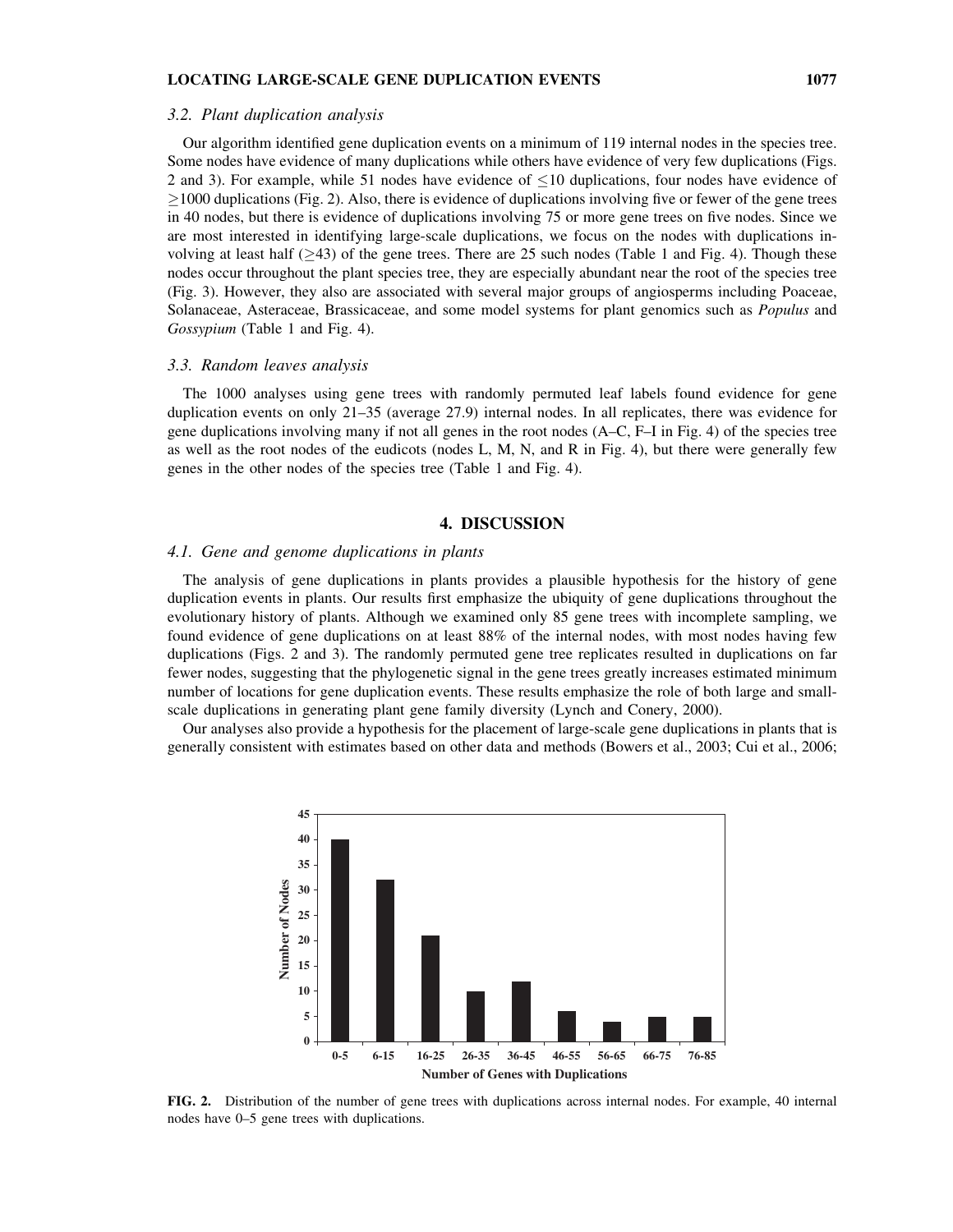

FIG. 3. Distribution of the number of gene duplications across internal nodes. For example, 108 internal nodes have 0–100 gene duplications.

Soltis et al., 2009). It is difficult to determine an objective cutoff to distinguish evidence of ancient whole genome duplications polyploidy from merely evidence of a large number of gene duplications. However, the 25 nodes with evidence of duplications in at least half of the gene families include the locations of many accepted ancient plant whole genome duplications. These include an event at the base of the Poaceae (node J in Fig. 4) (Guyot and Keller, 2004; Paterson et al., 2004a; Schlueter et al., 2004; Wang et al., 2005),

| <b>Node</b>   | Dup. trees | Random dup. trees | Taxa                                  |
|---------------|------------|-------------------|---------------------------------------|
| A             | 85         | 84.9 (84-85)      | All taxa                              |
| B             | 72         | $84.9(83 - 85)$   | Land plants                           |
| C             | 83         | $85(85-85)$       | Seed plants                           |
| D             | 51         | $1.3(0-18)$       | Pinaceae                              |
| E             | 43         | $1.4(0-17)$       | Pinus, Abies                          |
| F             | 61         | 57.8 (45-67)      | Angiosperms                           |
| G             | 52         | 54.2 (41-64)      | Angiosperms except Amborella          |
| H             | 76         | $81.4(74 - 85)$   | $Magnoliids + Monocots + Eudicots$    |
| I             | 79         | $85(85-85)$       | $Monocots + Eudicots$                 |
| J             | 78         | $7.7(0-27)$       | Poaceae                               |
| K             | 52         | $0.6(0-15)$       | $\textit{Secale} + \textit{Triticum}$ |
| L             | 44         | $32.7(20-46)$     | Eudicots                              |
| M             | 74         | $64.9(49-76)$     | Core Eudicots                         |
| N             | 77         | $84.7(82 - 85)$   | $Rosids + Asterids$                   |
| $\mathcal{O}$ | 48         | $0.5(0-14)$       | Solanaceae                            |
| $\mathbf{P}$  | 45         | $0.7(0-16)$       | Within Solanaceae                     |
| Q             | 63         | $0.2(0-6)$        | Asteraceae                            |
| R             | 72         | $67.4(56-77)$     | Eurosid $I + Eurosid II$              |
| S             | 43         | $35.2(21-56)$     | Eurosid I                             |
| T             | 64         | $1.2(0-11)$       | <b>Brassicaceae</b>                   |
| U             | 46         | $0.1(0-7)$        | <b>Brassica</b>                       |
| V             | 74         | $0.7(0-19)$       | Gossypium                             |
| W             | 53         | $0.9(0-22)$       | Within Fabaceae                       |
| X             | 66         | $1.7(0-19)$       | Populus                               |
| Y             | 58         | $1.3(0-16)$       | Within Populus                        |

Table 1. Internal Nodes in the Species Tree with Duplications from at Least 43 Gene Trees

The letter in the ''Node'' column denotes the location of the node on the species tree figure (Fig. 4). ''Dup. Trees'' shows the number of gene trees (out of 85) with duplications located at the specified node, and ''Random Dup. Trees'' shows the average number (and range) of duplicated gene trees in the 1000 replicates that used the gene trees with randomly permuted leaf labels. ''Taxa'' are the taxa in the clade descending from the specified node.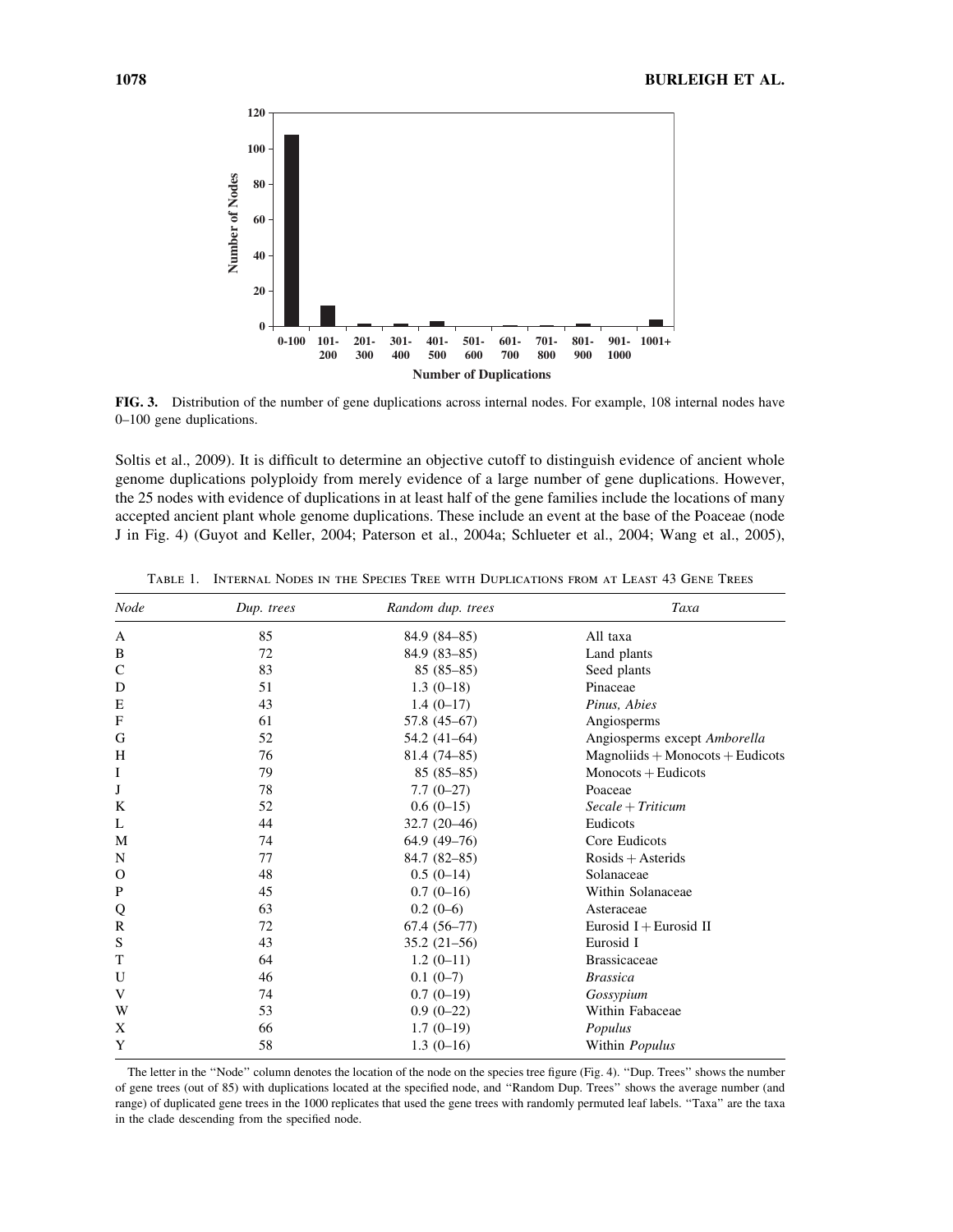

FIG. 4. Species tree with potential locations of large-scale gene duplication events. The species tree used in the analysis contains 136 taxa, and in some cases, multiple (usually congeneric) species in a clade were combined into a single taxon for this figure. In these cases, the total number of species in the combined group is written in parentheses beside the leaf name. The internal nodes with duplications from  $\geq$ 43 of the 85 gene trees have letters under the branch leading to the node, and the number of gene trees with duplications on top of the branch. Stars on top of the branch denote nodes where the analyses using gene trees with randomly permuted leaf labels identified, on average, gene duplications from as many gene trees as the analysis with ML gene trees. In other words, the estimated number of duplicated genes at the nodes with stars may be greatly influenced by, if not totally due to, error in the gene trees.

Brassicaceae (node T in Fig. 4) (Vision et al., 2000; Simillion et al., 2002; Bowers et al., 2003), and Asteraceae (node Q in Fig. 4) (Cui et al., 2006; Barker et al., 2008), within Solanaceae (nodes O and P in Fig. 4) (Cui et al., 2006) and Fabaceae (node W in Fig. 4) (Schlueter et al., 2004; Cannon et al., 2006), and in Populus (nodes X and Y in Fig. 4) (Sterck et al., 2005), and Gossypium (node V in Fig. 4) (Blanc and Wolfe, 2004; Rong et al., 2004). Since our analyses include many taxa, in some cases, they provide more precise hypotheses of the phylogenetic location of these duplications than previous methods. For example, while previous studies found evidence of a large-scale gene duplication that is common to several grass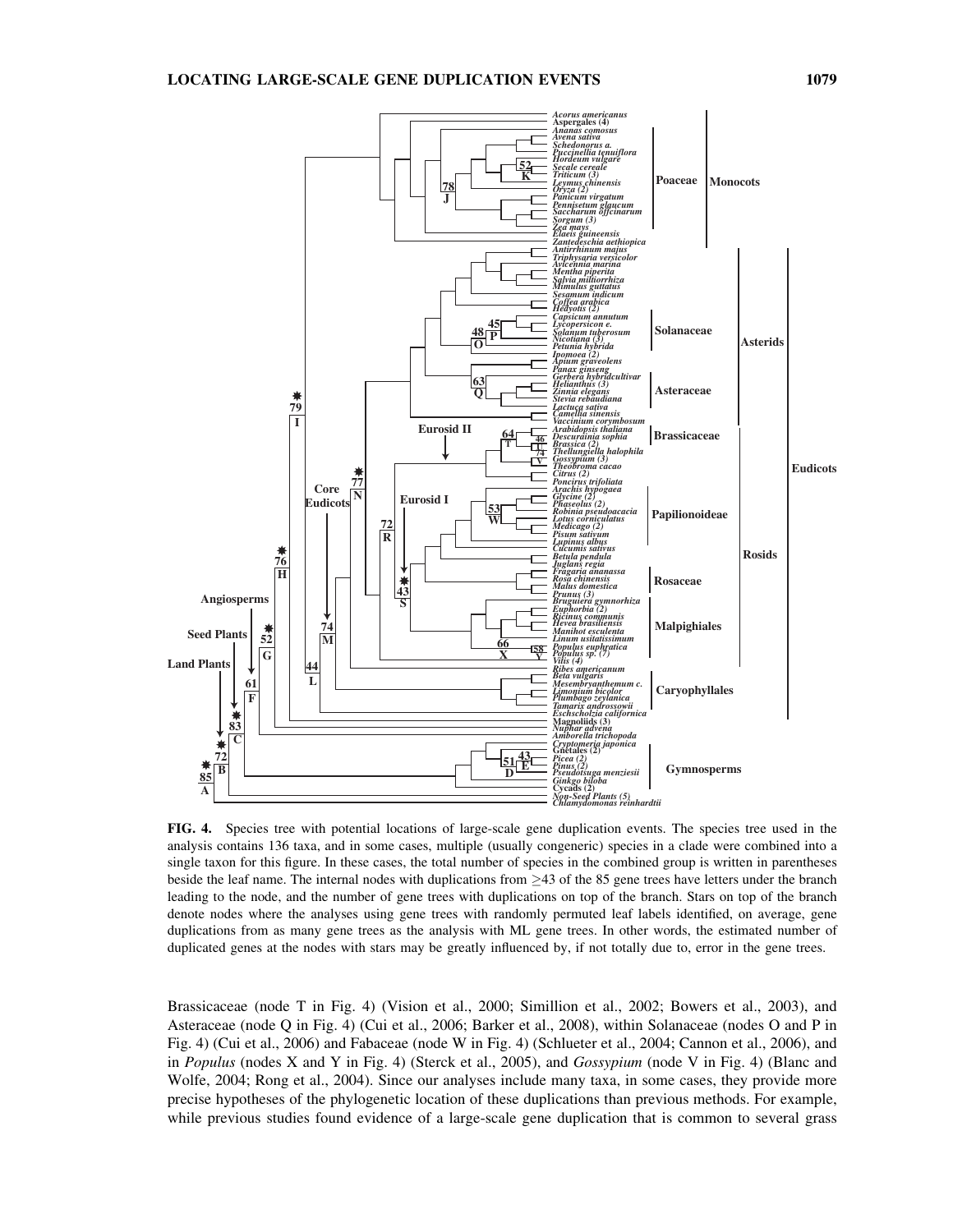taxa (Vandepoele et al., 2003; Paterson et al., 2004a), our analysis suggests it occurred between the divergence of Ananas and the Poaceae (node J) (Fig. 4).

There is little previous evidence for large-scale duplications at all the root nodes (nodes A–C, F–I; four), and at most of the early eudicot nodes (nodes L–N, R–S; four). Yet these also are the nodes where large numbers of duplications map in our analysis of the randomly permuted gene trees (Table 1 and Fig. 4). When mapping duplications from a single gene tree to a species tree, error in the gene trees erroneously places duplications towards the root of the species tree (Hahn, 2007). Our analyses suggest that the lack of phylogenetic signal within the gene trees also will provide evidence of large-scale duplications at the root nodes. Thus, we advise interpreting such evidence with great caution. Several studies have suggested a whole genome duplication at the base of the angiosperms (node F in Fig. 4) (Bowers et al., 2003; Cui et al., 2006; Jaillon et al., 2007). Our analysis found evidence of duplications in slightly more gene trees than we would expect in the absence of phylogenetic signal (Table 1). Thus, our data suggests it is possible that a whole genome duplication did precede the origin of angiosperms. However, using our approach on this data set, it may be difficult to distinguish evidence for polyploidy at the root of the angiosperms from the effects of gene tree error.

We also found several questionable placements of large-scale duplications closer to the tips of the species tree. For example, although there is evidence of a single ancient polyploidy in *Populus* (Sterck et al., 2005), our analyses suggest two large-scale duplication events in *Populus* (nodes X and Y in Fig. 4). Also, our analysis revealed evidence of a large number of duplications in Pinaceae (nodes D and E in Fig. 4); however, there is very little evidence of polyploidy in gymnosperms (Khoshoo, 1959), and a recent analysis of genomic sequences from Pinus found no evidence of ancient whole genome duplications (Cui et al., 2006). Hybridization among some of the Populus or Pinaceae taxa, incomplete lineage sorting, and error in the species tree could all lead to overestimates of gene duplication events.

Overall, if we disregard the potentially erroneous large-scale duplication events at the root nodes, our analysis provides an overall picture of ancient polyploidy in angiosperms that is largely consistent with the recent data from the Vitis genome ( Jaillon et al., 2007; Velasco et al., 2007). We hypothesize that the two genome duplications in Arabidopsis since its common ancestor with Vitis occurred at the base of the Brassicaceae (node T in Fig. 4) and at the base of the eurosid I + eurosid II clade (node R in Fig. 4). The ancestral hexiploidization of the Vitis and Arbaidopsis genomes occurred at nodes L and/or M (Fig. 4), after the divergence of eudicots and monocots.

## 4.2. Algorithm performance and limitations

The plant gene analysis demonstrates that our algorithm can be useful for identifying large-scale duplications from relatively few gene trees. Still, our experiments also suggest some weaknesses in our approach and potentially informative directions for future research. First, though our analysis used only 85 gene trees, we found evidence of duplications on nearly all of the internal nodes. With enough gene trees, there will certainly be evidence for duplications on every node of the tree. In this case, all possible gene duplication mappings will be equally optimal, and our algorithm would not be useful.

A similar, but alternate approach is to identify the duplication mappings that minimize the overall number of duplication episodes (Page and Cotton, 2002; Bansal and Eulenstein, 2008). In fact, the EC problem was first proposed as a heuristic for finding the minimum number of gene duplication episodes (Guigó et al., 1996; Page and Cotton, 2002). Bansal and Eulenstein (2008) later introduced an efficient algorithm to find the minimum number of gene duplication episodes and demonstrated that the solution to EC problem does not necessarily correspond to the minimum number of episodes. However, minimizing the number of gene duplication episodes does not necessarily accurately reflect the actual process of gene duplication. Minimizing the number of duplication episodes suggests that gene duplication events are rare, but they involve many genes. However, gene duplication appear to be relatively common, and nearly all involve only a single gene or very few genes, with the much more rare large-scale or whole-genome duplication events. Thus, assuming an episode model of gene duplication may provide a very misleading interpretation of genome evolution. Also, the minimum number of duplication episodes at a node in the species tree is the maximum number of episodes implied by any single gene tree at that node. In other words, a single gene tree can (and often does) have huge effects on the minimum number of episodes, and many small trees will have no effect on the number of gene duplication episodes, no matter where there duplications are mapped. If we want to find the location of whole-genome duplications that by definition affect all genes, we need to use a criterion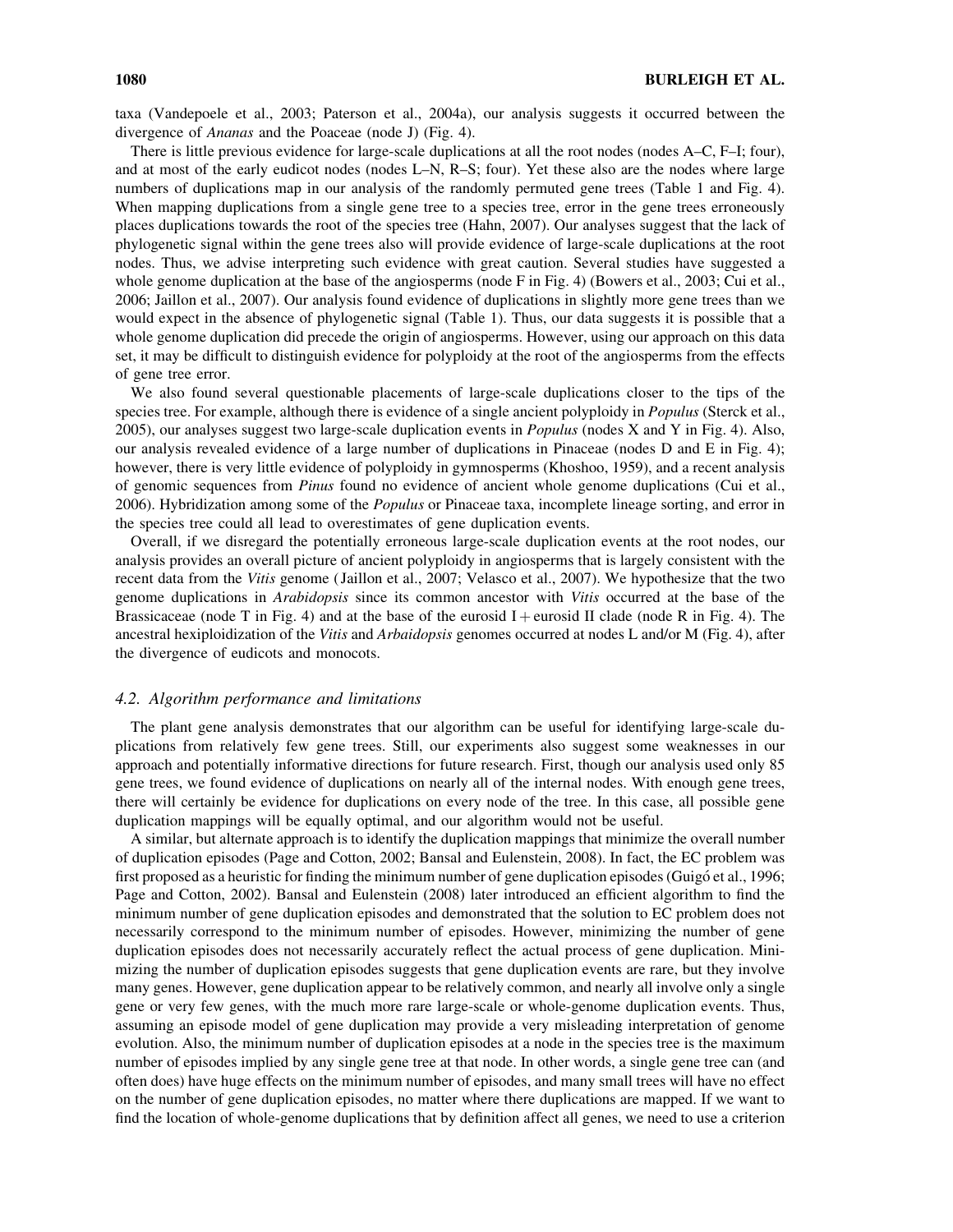that considers all genes, not just a few of the largest genes. A more accurate approach to identify whole genome duplications might be to find the mapping that maximizes the size of the largest gene duplication episodes without necessarily minimizing the number of episodes. However, ideally we would identify whole genome duplications based on empirically derived models of gene family evolution.

The plant gene family analysis also strongly suggests that gene tree error can produce evidence of apparently anomalous large-scale gene duplication events. Unfortunately, a certain level of error is likely inherent in any gene tree inference. Our approach can take advantage of large-scale genomic data, such as EST sequences, that are being produced from many plant taxa. Yet the fragmentary and incomplete nature of some of these data often produces gappy alignments, which in turn may complicate phylogenetic analyses. Furthermore, even if the gene tree topology is correct, it is extremely difficult to identify the correct rooting when there is a history of duplication events. Midpoint rooting relies on molecular clock assumptions, but the molecular clock is rejected in over 70% of the Phytome gene families (Hartmann et al., 2006). We choose a rooting that minimizes the overall number of duplications, but using this criterion, there often are multiple optimal rootings. It may be useful to develop methods for mapping large-gene duplications that can account for possible error in the gene trees, either by utilizing unresolved or possibly unrooted gene trees or by allowing small changes in the topology of the gene trees if they will lead to better solutions. It will also be useful to more fully examine the effects of error on mapping of large-scale gene duplications in order to better diagnose potentially erroneous results.

## 5. CONCLUSION

Our study uses a cross-disciplinary approach to examine the problem of identifying ancient large-scale duplications across the plant tree of life. We introduce a new exact algorithm that attempts to solve the following biological problem: how can we reconstruct the history of gene duplications across a phylogeny in a way that minimizes the locations of the duplications. By placing gene duplication events in such a phylogenetic context, we support biologists in their efforts to specify the precise location and timing of duplication events. We suggest that our approach can be an informative complement to other large-scale genomic approaches. Unlike other methods, our approach does not need gene map data for many species and does not rely on molecular clock assumptions to place gene duplications. Furthermore, it can be useful with relatively little genomic data, and thus can include many taxa. Although our approach assumes a very simple model of gene duplication, our analysis of plant gene trees produces a credible hypothesis for the placement of ancient whole genome duplications. However, error in the gene trees, and possibly the species tree, can confound the results from our approach, creating evidence for apparently anomalous large-scale duplication events. Thus, our approach may be most effective as a complement to other methods for detecting large-scale duplications from genomic data of one or few taxa. When these methods detect evidence of a whole genome duplication, our algorithm can help place this duplication in a large-scale phylogenetic context.

## **REFERENCES**

- Adams, K.L., and Wendel, J.F. 2005. Polyploidy and genome evolution in plants. Curr. Opin. Plant Biol. 8, 135–141. Adams, K.L., Cronn, R., Percifield, R., et al. 2003. Genes duplicated by polyploidy show unequal contributions to the transcriptome and organ-specific reciprocal silencing. Proc. Natl. Acad. Sci. USA 100, 4649–4654.
- Adams, K.L., Percifield, R., and Wendel, J.F. 2004. Organ-specific silencing of duplicated genes in a newly synthesized cotton allotetraploid. Genetics 168, 2217–2226.
- APG II. (Angiosperm Phylogeny Group) 2000. An update of the angiosperm phylogeny group classification for the orders and families of flowering plants: APG II. Bot. J. Linn. Soc. 141, 399-436.
- Bansal, M.S., and Eulenstein, O. 2008. The multiple gene duplication problem revisited. Bioinformatics 24, i132–i138.
- Barker, M.S., Kane, N.C., Matvienko, M., et al. 2008. Multiple paleopolyploidizations during the evolution of the compositae reveal parallel patterns of duplicate gene retention after millions of years. Mol. Biol. Evol. 25, 2445– 2455.
- Bender, M.A., and Farach-Colton, M. 2000. The LCA problem revisited. Lect. Notes Comput. Sci. 1776, 88-94.
- Blanc, G., and Wolfe, K.H. 2004. Widespread paleopolyploidy in model plant species inferred from age distributions of duplicate genes. Plant Cell, 16, 1093-1101.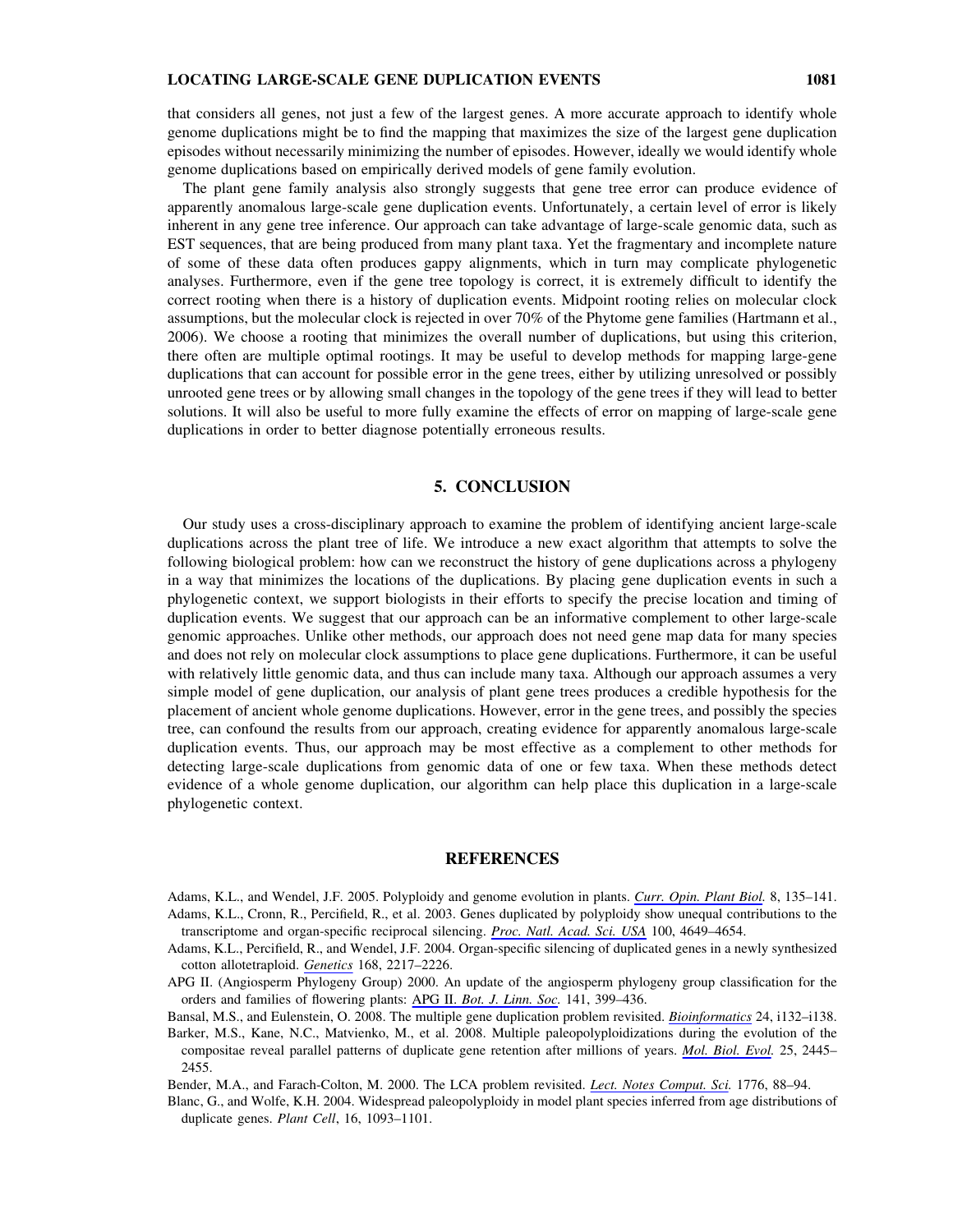- Blanc, G., Hokamp, K., and Wolfe, K.H. 2003. A recent polyploidy superimposed on older large-scale duplications in the Arabidopsis genome. Genome Res. 13, 137–144.
- Bowers, J.E., Chapman, B.A., Rong, J., et al. 2003. Unravelling angiosperm genome eolution by phylogenetic analysis of chromosomal duplication events. Nature 422, 433–438.
- Cannon, S.B., Sterck, L., Rombauts, S., et al. 2006. Legume genome evolution viewed through the Medicago truncatula and Lotus japonicus genomes. Proc. Natl. Acad. Sci. USA 103, 14959–14964.
- Chapman, B.A., Bowers, J.E., Schulze, S.R., et al. 2004. A comparative phylogenetic approach for dating whole genome duplication events. Bioinformatics 20, 180–185.
- Cui, L., Wall, P.K., Leebens-Mack, J.H., et al. 2006. Widespread genome duplications throughout the history of flowering plants. Genome Res. 16, 738-749.
- De Bodt, S., Maere, S., and Van de Peer, Y. 2005. Genome duplication and the origin of angiosperms. Trends Ecol. Evol. 20, 591–597.
- Eckhardt, N. 2001. A sense of self: the role of DNA sequence elimination in allopolyploidization. Plant Cell 13, 1699– 1704.
- Fawcett, J.A., Maere, S., and Van de Peer, Y. 2009. Plants with double genomes might have had a better chance to survive the cretaceous-tertiary extinction event. *Proc. Natl. Acad. Sci. USA* 106, 5737-5742.
- Fellows, M.R., Hallett, M.T., and Stege, U. 1998. On the multiple gene duplication problem. Lect. Notes Comput. Sci. 1533, 347–356.
- Felsenstein, J. 2005. PHYLIP (Phylogeny Inference Package). Version 3.6. University of Washington, Seattle, WA.
- Garey, M.R., and Johnson, D.S. 1979. Computers and Intractability: A Guide to the Theory of NP-Completeness. W.H. Freeman, New York.
- Golumbic, M.C. (2004). Algorithmic Graph Theory and Perfect Graphs. Volume 57 of Annals of Discrete Mathematics, 2nd ed. Academic Press, New York.
- Goodman, M., Czelusniak, J., Moore, G.W., et al. 1979. Fitting the gene lineage into its species lineage. a parsimony strategy illustrated by cladograms constructed from globin sequences. System. Zool. 28, 132-163.
- Grant, V. 1981. Plant Speciation, 2nd ed. Columbia University Press, New York.
- Guigó, R., Muchnik, I., and Smith, T.F. 1996. Reconstruction of ancient molecular phylogeny. Mol. Phylogenet. Evol. 6, 189–213.
- Guyot, R., and Keller, B. 2004. Ancestral genome duplication in rice. *Genome* 47, 610–614.
- Hahn, M. 2007. Bias in phylogenetic tree reconciliation methods: implications for vertebrate genome evolution. Genome Biol. 8, R141.
- Hartmann, S., Lu, D., Phillips, J., et al. 2006. Phytome: a platform for plant comparative genomics. Nucleic Acids Res. 34, D724–D730.
- Jaillon, O., Aury, J.-M., Noel, B., et al. 2007. The grapevine genome sequence suggests ancestral hexaploidization in major angiosperm phyla. Nature 449, 463–467.
- Khoshoo, T.N. 1959. Polyploidy in gymnosperms. Evolution 13, 24–39.
- Langkjaer, R.B., Cliften, P.F., Johnson, M., et al. 2003. Yeast genome duplication was followed by asynchronous differentiation of duplicated genes. Nature 421, 848–852.
- Lynch, M., and Conery, J.S. 2000. The evolutionary fate and consequence of duplicate genes. Science 290, 1151–1155.
- Monma, C.L., and Wei, V.K. 1985. Intersection graphs of paths in a tree. J. Combin. Theory 41, 141–181.
- Otto, S.P., and Whitton, J. 2000. Polyploid incidence and evolution. Annu. Rev. Genet. 34, 401–437.
- Page, R.D.M., and Cotton, J.A. 2002. Vertebrate phylogenomics: reconciled trees and gene duplications. Pacif. Symp. Biocomput. 536–547.
- Page, R.D.M., and Holmes, E.C. 1998. Molecular Evolution: A Phylogenetic Approach. Blackwell Science, New York.
- Paterson, A.H., Bowers, J.E., and Chapman, B.A. 2004a. Ancient polyploidization predating divergence of the cereals, and its consequences for comparative genomics. Proc. Natl. Acad. Sci. USA 101, 9903-9908.
- Paterson, A.H., Chapman, B.A., Peterson, D.G., et al. 2004b. Comparative genome analysis of monocots and dicots, toward characterization of angiosperm diversity. Curr. Opin. Biotechnol. 15, 120–125.
- Rensing, S.A., Ick, J., Fawcett, J.A., et al. 2007. An ancient genome duplication contributed to the abundance of metabolic genes in the moss *Physcomitrella patens*. **BMC** Evol. Biol. 7, 130.
- Rong, J., Abbey, C., Bowers, J.E., et al. 2004. A 3347-locus genetic recombination map of sequence-tagged sites reveals features of genome organization, transmission and evolution of cotton (Gossypium). Genetics 166, 389– 417.
- Schlueter, J.A., Dixon, P., Granger, C., et al. 2004. Mining EST databases to resolve evolutionary events in major crop species. Genome 47, 868-876.
- Schranz, M.E., and Mitchell-Olds, T. 2006. Independent ancient polyploidy events in sister families Brassicaceae and Cleomaceae. Plant Cell 18, 1152–1165.
- Shoemaker, R.C., Polzin, K., Labate, J., et al. 1996. Genome duplication in soybean (Glycine subgenus soja). Genetics 144, 329–338.